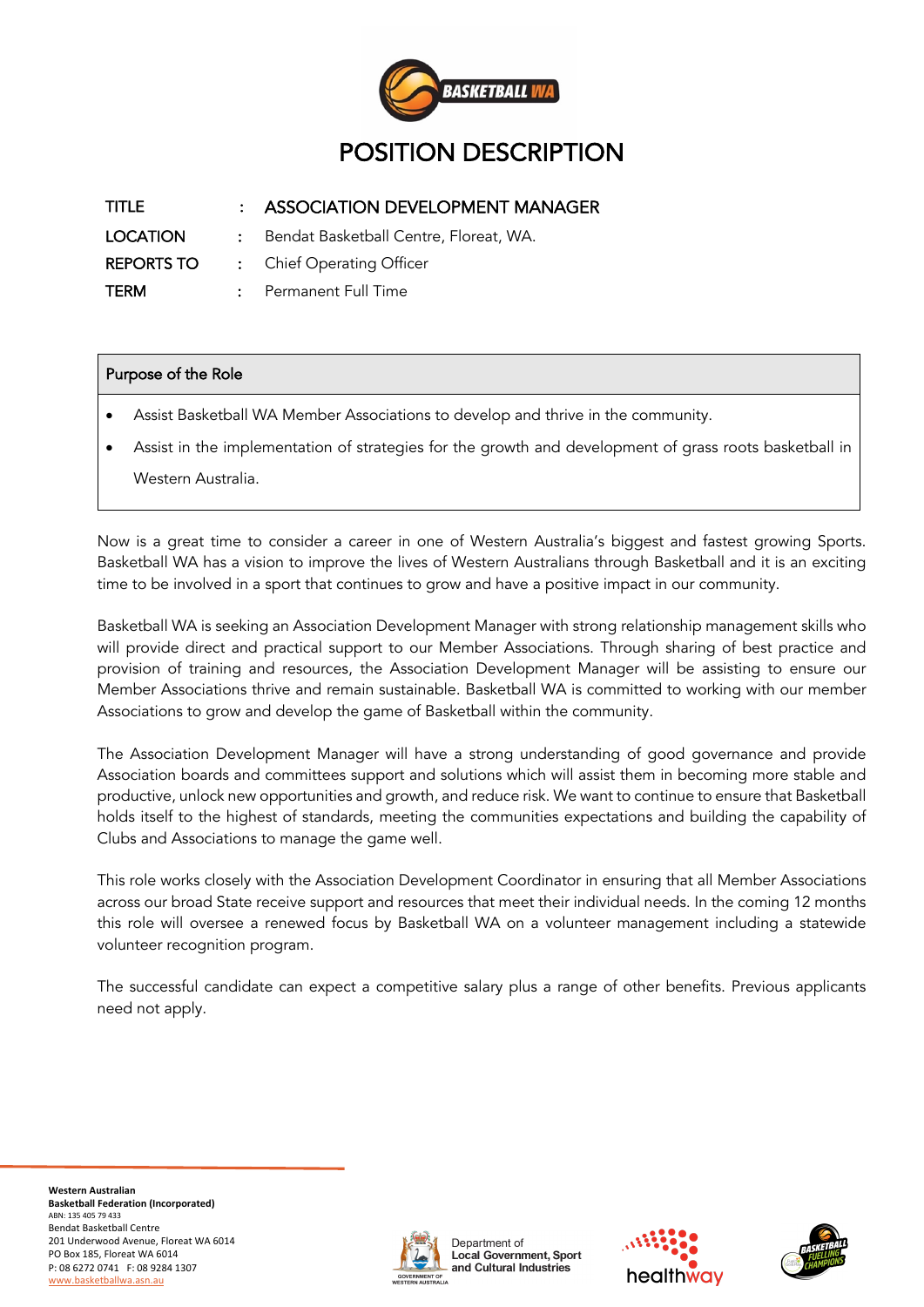## SUMMARY OF ROLE/KEY AREAS OF RESPONSIBILITY

- Strengthen and maintain relationships between Basketball WA and Member Associations
- Provide Member Associations ongoing support and networking opportunities
- Improve self-management of Member Associations through provision of training and development opportunities
- Work collaboratively with the BWA Executive in the achievement of key organisational KPIs related to the Basketball WA, Strategic Plan.
- Support and develop the capability and capacity of those managing the game of Basketball in Western Australia.
- Support Basketball WA Member Associations in their planning with alignment to the sports priorites.
- Provide Member Protection information and guidance on complaints procedures.
- Provide support where required and work with the Basketball WA, Competitions Team in the management of tribunals and disputes.
- Develop and provide best practice examples and support to Associations in key areas including:
	- o Governance and Constitutions
	- o Volunteer recruitment and management
	- o Information communication technology
	- o Sponsorship/Grants and marketing
	- o Participation initiatives
	- o Child Safe Environments
	- o Infrastructure
	- o Risk Management
	- o The Basketball network (competitions, database and communication technology)
- Provide assistance to Member Associations to develop and implement a consistent volunteer management program and implement a State wide Volunteer Recognition program.
- Preparation of correspondence and documents where relevant including presentations, briefing papers and other correspondence as required.
- Maintainance of Member Association records and a client management system.
- Development and delivery of a key events calendar to engage, train and develop stakeholders which may include an annual conference.
- Identify, build and manage partnerships with key stakeholders.
- Contribute to the development of Basketall WA budgets, operational plans and calendar of events.
- Adhere to and comply with Basketball WA Policies and Procedures.